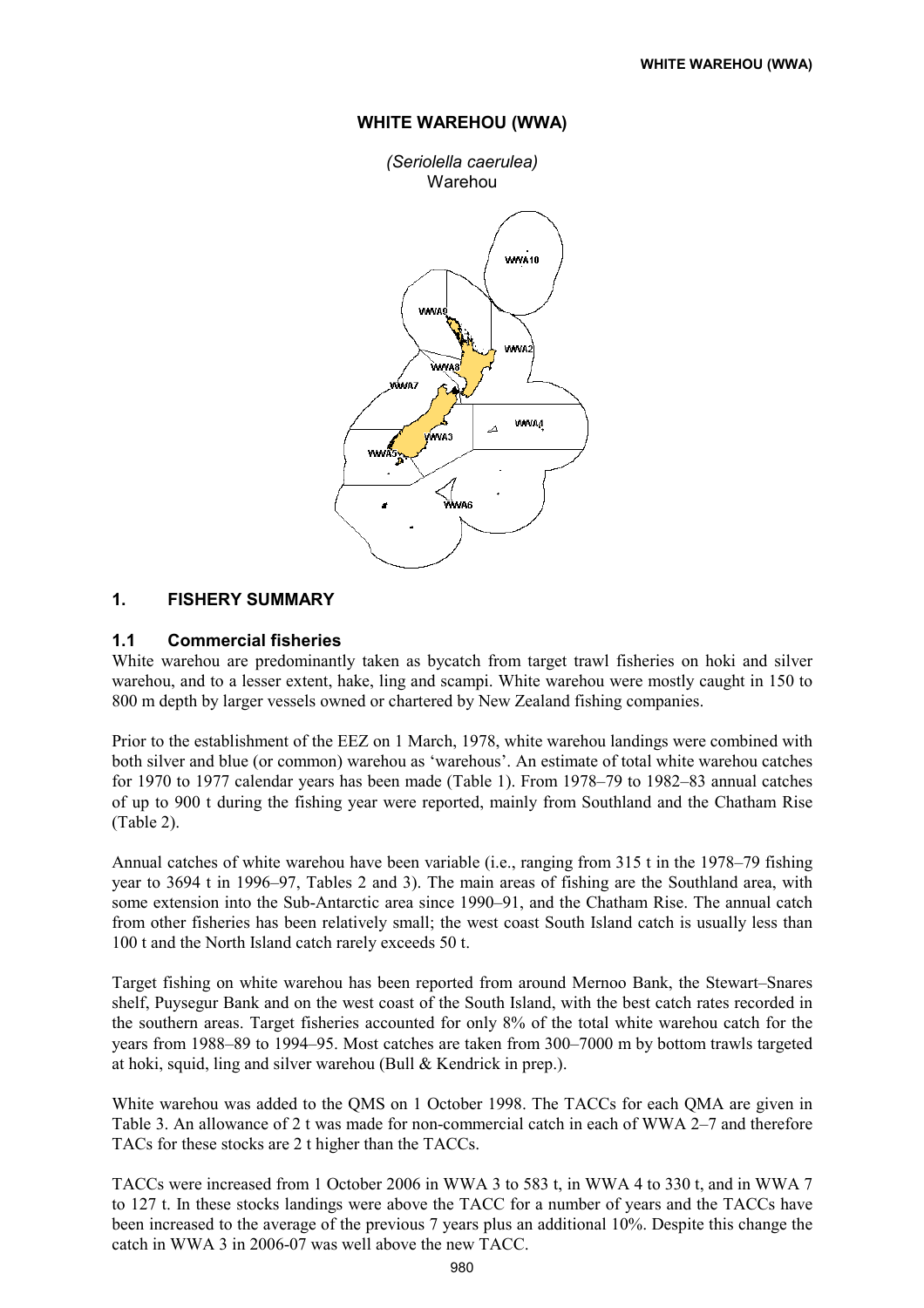#### Table 1: Estimated catch (t) of white warehou for years 1970 to 1977.

| Vessel nationality             | $1970*$ | $1971*$ | 1972    | 1973 | 1974    | 1975 | 1976 | 1977 |
|--------------------------------|---------|---------|---------|------|---------|------|------|------|
| Japanese                       | 17      | 25      | 222     | 447  | 234     | 1453 | 1558 | 334  |
| Russian                        | na      | na      | 300     | 200  | 1480    | 40   | 440  | 260  |
| Korean                         | -       |         |         |      |         |      |      | 400  |
| Total<br>* Japanese data only. | 17      | 25      | 1 5 2 2 | 1647 | 1 7 1 4 | 1493 | 1998 | 1994 |

Table 2: Reported landings (t) of white warehou by fishing year and area, by foreign licensed and joint venture vessels, 1978–79 to 1983–83. The EEZ areas (see Figure 2 of Baird & McKoy 1988) correspond approximately to the QMAs as indicated. Fishing years are from 1 April to 31 March. The 1983–83 is a six month transitional period from 1 April to 30 September. No data are available for the 1980–81 fishing year.

| EEZ area        | В    | C(M)            | C(1) |                             | E(B)             | E(P) | E(C)         | E(A) | F(E) | F(W) | G  | Н     |       |
|-----------------|------|-----------------|------|-----------------------------|------------------|------|--------------|------|------|------|----|-------|-------|
| OMA area        | 1& 2 |                 |      | 4                           |                  |      |              |      |      |      |    | 8 & 9 | Total |
| 1978-79         |      | 20              | 10   |                             |                  |      |              | 141  | 86   | 26   | 20 | O     | 315   |
| 1979-80         |      |                 |      | 230                         |                  |      | 4            | 312  | 34   | 97   | 42 |       | 795   |
| 1980-81         |      |                 |      |                             |                  |      |              |      |      |      |    |       |       |
| $1981 - 82$     |      | 41              |      | 53                          |                  |      |              | 153  | 27   | 248  | 10 |       | 542   |
| 1982-83         |      | 375             |      | 88                          |                  |      | 0            | 198  | 39   | 137  | 33 |       | 882   |
| $1983 - 83$     |      | 167             |      | 49                          |                  |      | $\mathbf{0}$ | 12   | Q    | 34   | 24 |       | 300   |
| <b>MARINHAM</b> |      | $T^2$ $(4)$ $1$ |      | $\sim$ $\sim$ $\sim$ $\sim$ | $(1 - C.4002020$ |      |              |      |      |      |    |       |       |

Note: The EEZ area  $E(A)$  also included part of QMA 5, south of  $48^{\circ}30'$  S.

Table 3: Reported landings (t) of white warehou by fishstock and fishing year, 1982–83 to 2006–07. The data in this table has been updated from that published in previous Plenary Reports by using the data through 1996–97 in table 44 on p. 296 of the "Review of Sustainability Measures and Other Management Controls for the 1998–99 Fishing Year – Final Advice Paper" dated 6 August 1998. Data since 1997–98 are based on catch and effort returns. There are no landings reported from QMA 10.

| Fishstock   |                  | WWA1       |                | WWA2           |                  | WWA3           |                  | WWA4           |          | WWA 5      |
|-------------|------------------|------------|----------------|----------------|------------------|----------------|------------------|----------------|----------|------------|
| <b>FMA</b>  |                  | 1          |                | $\overline{2}$ |                  | 3              |                  | $\overline{4}$ |          | 5          |
|             | Landings         | <b>TAC</b> | Landings       | <b>TAC</b>     | Landings         | <b>TAC</b>     | Landings         | <b>TAC</b>     | Landings | <b>TAC</b> |
| 1982-83     | $\boldsymbol{0}$ |            | 35             | $\blacksquare$ | 179              |                | 69               |                | 248      |            |
| 1983-84     | $\mathbf{0}$     |            | 28             | L,             | 111              | $\overline{a}$ | 33               |                | 282      |            |
| 1984-85     | $\theta$         |            | $\mathfrak{2}$ |                | 123              |                | 39               |                | 150      |            |
| 1985-86     | $\theta$         |            | 5              |                | 589              |                | 61               |                | 277      |            |
| 1986-87     | $\mathbf{0}$     |            | 10             |                | 239              |                | 29               |                | 167      |            |
| 1987-88     | $\leq 1$         |            | 9              |                | 431              |                | 26               |                | 113      |            |
| 1988-89     | 6                |            | 1              |                | 118              |                | 43               |                | 843      |            |
| 1989-90     | 1                |            | 9              |                | 484              |                | 16               |                | 555      |            |
| 1990-91     | $\overline{c}$   |            | 12             |                | 695              |                | 88               |                | 568      |            |
| 1991-92     | 6                | ٠          | 22             |                | 589              | L.             | 113              |                | 833      |            |
| 1992-93     | $\overline{c}$   |            | 13             |                | 281              |                | 106              |                | 560      |            |
| 1993-94     | 6                |            | 34             |                | 197              |                | 23               |                | 1 2 3 5  |            |
| 1994-95     | 4                |            | 41             |                | 327              |                | 243              |                | 1936     |            |
| 1995-96     | $\overline{c}$   |            | 68             |                | 566              |                | 137              |                | 1555     |            |
| 1996-97     | 3                |            | 89             |                | 508              |                | 220              |                | 2 3 0 9  |            |
| 1997-98     | $\overline{2}$   |            | 31             |                | 516              |                | 153              |                | 1217     |            |
| 1998-99     | $\leq 1$         | 4          | 34             | 73             | 398              | 399            | 120              | 220            | 1 2 6 9  | 2 1 2 7    |
| 1999-00     | $\leq 1$         | 4          | 48             | 73             | 559              | 399            | 277              | 220            | 1 1 1 2  | 2 1 2 7    |
| $2000 - 01$ | $\leq 1$         | 4          | 21             | 73             | 661              | 399            | 303              | 220            | 703      | 2 1 2 7    |
| $2001 - 02$ | $\boldsymbol{0}$ | 4          | 8              | 73             | 446              | 399            | 262              | 220            | 921      | 2 1 2 7    |
| $2002 - 03$ | $\leq 1$         | 4          | 20             | 73             | 852              | 399            | 397              | 220            | 1 4 6 2  | 2 1 2 7    |
| $2003 - 04$ | $\leq 1$         | 4          | 47             | 73             | 458              | 399            | 365              | 220            | 1 1 4 1  | 2 1 2 7    |
| $2004 - 05$ | $\leq 1$         | 4          | 24             | 73             | 347              | 399            | 365              | 220            | 1568     | 2 1 2 7    |
| $2005 - 06$ | $\leq 1$         | 4          | 35             | 73             | 589              | 399            | 312              | 220            | 1 1 7 6  | 2 1 2 7    |
| 2006-07     | $\leq 1$         | 4          | 10             | 73             | 733              | 583            | 304              | 330            | 1484     | 2 1 2 7    |
| Fishstock   |                  | WWA 6      |                | WWA7           |                  | WWA8           |                  | WWA 9          |          |            |
| <b>FMA</b>  |                  | 6          |                | 7              |                  | 8              |                  | 9              |          | Total      |
|             | Landings         | <b>TAC</b> | Landings       | <b>TAC</b>     | Landings         | <b>TAC</b>     | Landings         | <b>TAC</b>     | Landings | <b>TAC</b> |
| 1982-83     | 7                |            | 24             |                | $\leq 1$         |                | $\boldsymbol{0}$ |                | 562      |            |
| 1983-84     | 24               |            | 29             |                | $\leq 1$         | $\overline{a}$ | $\mathbf{0}$     |                | 510      |            |
| 1984-85     | 12               |            | 15             |                | $\leq 1$         | L,             | $\mathbf{0}$     |                | 342      |            |
| 1985-86     | 43               |            | 81             |                | $\leq 1$         |                | $\mathbf{0}$     |                | 1058     |            |
| 1986-87     | 144              |            | 15             |                | $\leq 1$         |                | $\theta$         |                | 573      |            |
| 1987-88     | $20\,$           |            | 28             |                | $\leq 1$         |                | $\mathbf{0}$     |                | 629      |            |
| 1988-89     | 16               |            | 10             |                | $\mathbf{0}$     |                | $\theta$         |                | 1 0 4 0  |            |
| 1989-90     | 291              |            | 83             |                | $\boldsymbol{0}$ |                | $\theta$         |                | 1438     |            |
| 1990-91     | 278              |            | 69             |                | 1                |                | $\mathbf{0}$     |                | 1713     |            |
| 1991-92     | 1 0 2 8          |            | 45             |                | $\boldsymbol{0}$ |                | $\theta$         |                | 2636     |            |
| 1992-93     | 645              | L,         | 125            |                | $\overline{c}$   |                | $\mathbf{0}$     |                | 1734     |            |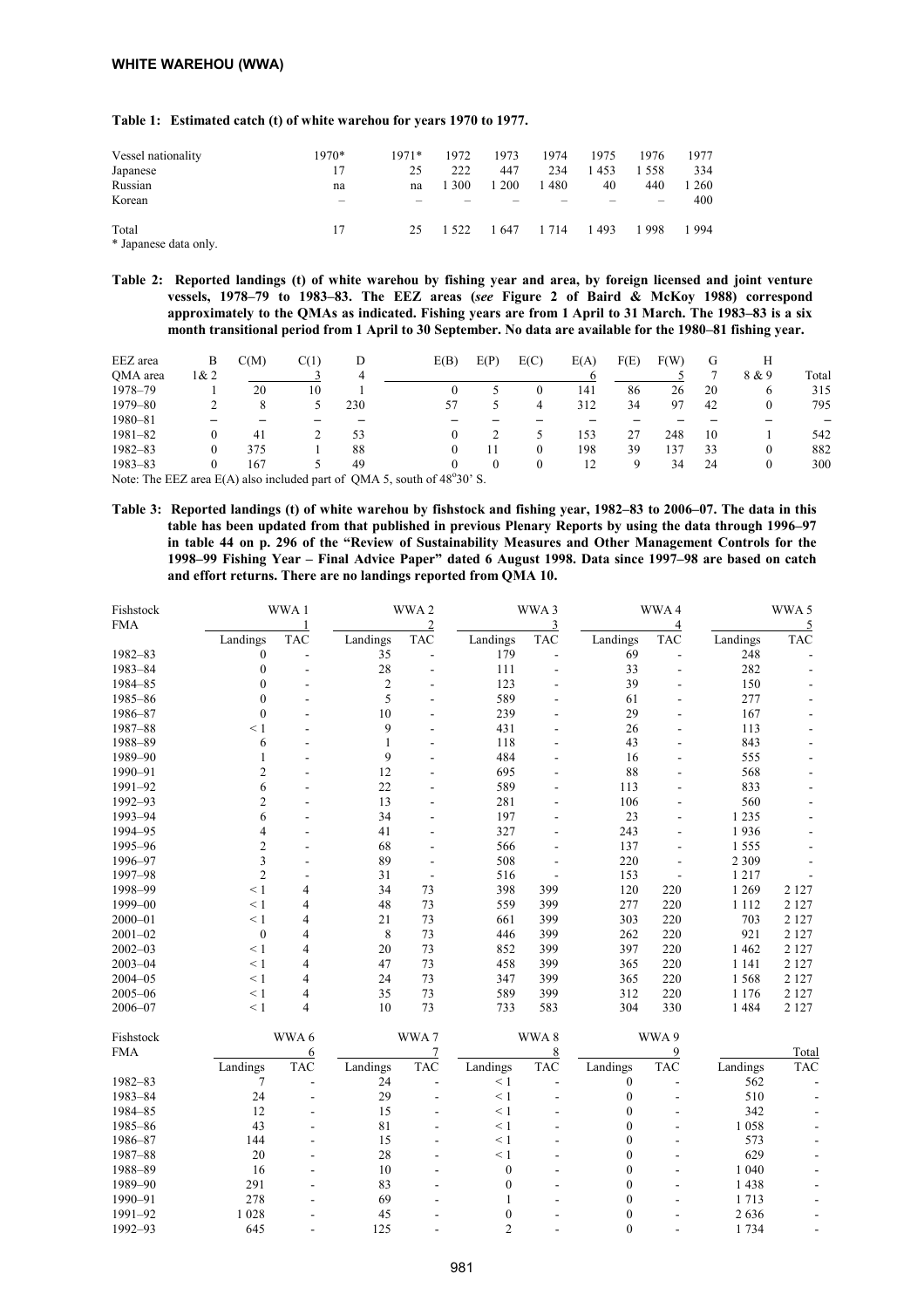| Table 3     | (Continued) |            |          |            |          |            |          |            |          |            |
|-------------|-------------|------------|----------|------------|----------|------------|----------|------------|----------|------------|
| Fishstock   |             | WWA 6      |          | WWA7       |          | WWA8       |          | WWA 9      |          |            |
| <b>FMA</b>  |             | 6          |          |            |          | 8          |          |            |          | Total      |
|             | Landings    | <b>TAC</b> | Landings | <b>TAC</b> | Landings | <b>TAC</b> | Landings | <b>TAC</b> | Landings | <b>TAC</b> |
| 1993-94     | 592         |            | 69       |            |          |            |          |            | 2 1 5 6  |            |
| 1994-95     | 185         |            | 80       |            |          |            |          |            | 2816     |            |
| 1995-96     | 50          |            | 62       |            |          |            |          |            | 2440     |            |
| 1996-97     | 494         |            | 71       |            |          |            |          |            | 3694     |            |
| 1997-98     | 126         |            | 98       |            | $\leq$ 1 |            | < 1      |            | 2 1 5 5  |            |
| 1998-99     | 412         | 490        | 73       | 60         | $\leq$ 1 |            | 0        |            | 2 3 0 6  | 3 3 7 4    |
| 1999-00     | 211         | 490        | 153      | 60         | $\leq$ 1 |            |          |            | 2 3 5 1  | 3 3 7 4    |
| $2000 - 01$ | 119         | 490        | 90       | 60         | $\leq$ 1 |            |          |            | 1897     | 3 3 7 4    |
| $2001 - 02$ | 219         | 490        | 85       | 60         | $\leq$ 1 |            | $\leq$ 1 | $\Omega$   | 1941     | 3 3 7 4    |
| $2002 - 03$ | 457         | 490        | 158      | 60         | $\Omega$ |            |          |            | 3 3 4 6  | 3 3 7 4    |
| $2003 - 04$ | 211         | 490        | 135      | 60         | $\Omega$ |            |          |            | 2 3 5 7  | 3 3 7 4    |
| $2004 - 05$ | 436         | 490        | 123      | 60         | $\leq$ 1 |            |          |            | 2863     | 3 3 7 4    |
| $2005 - 06$ | 250         | 490        | 133      | 60         | $\Omega$ |            |          |            | 2495     | 3 3 7 4    |
| $2006 - 07$ | 563         | 490        | 121      | 127        | $\theta$ |            | $\theta$ |            | 3 2 1 5  | 3 7 3 5    |

### 1.2 Recreational fisheries

The recreational take of white warehou is likely to be very small given its distribution and depth preferences. No white warehou were reported from recreational surveys undertaken in 1991 to 1994, although warehou are not always recorded by species.

### 1.3 Customary non-commercial fisheries

No quantitative information is available on the current level of customary non-commercial take.

### 1.4 Illegal catch

Silver warehou were reported as white warehou when the latter was a non QMS species. Compliance investigations in 1988 successfully proved substantial quantities of silver warehou were reported as white warehou, but catch statistics were not altered as a result. The true extent of misreporting is unknown and thus the accuracy of annual catch records cannot be determined.

### 1.5 Other sources of mortality

No information is available on other sources of mortality.

# 2. BIOLOGY

Adult white warehou range between 40–60 cm fork length (FL) and reach a maximum length and weight of 67 cm and 5.7 kg respectively. Sexual maturity is reached at an age of about 3 or 4 years at a length of approximately 38–47 cm. The length at age for the first three years appears to be similar to that described for silver and blue warehou (Horn & Sutton 1995, 1996, Gavrilov 1979).

White warehou were aged by Gavrilov (1979) who gives the maximum age as 12 years. Horn and Sutton (1996) suggested that Gavrilov underestimated the maximum age of silver warehou (as 10– 11 years) because he read whole otoliths and scales. They determined a maximum age of 23 years for silver warehou using sectioned otoliths. The maximum age of white warehou is therefore uncertain.

Without validated ageing and population age structures it is not possible to estimate instantaneous, natural or total mortality for white warehou. A range of estimates of natural mortality (M) have been derived for silver warehou from the equation:

### $M = log<sub>e</sub>(100)/A<sub>MAX</sub>$

where  $A_{MAX}$  is the age reached by 1% of the virgin population (Sparre *et al.* 1989). Maximum age and estimates of M for silver warehou are 17 years and 0.24 for males and 19 years and 0.27 for females respectively (Horn & Sutton 1996).

Sex ratio data derived from scaled length frequencies appear to show a slight bias towards males. On the Chatham Rise sex ratios vary from 1.0 : 1 to 1.4 : 1 (males to females). In the southern area, ratios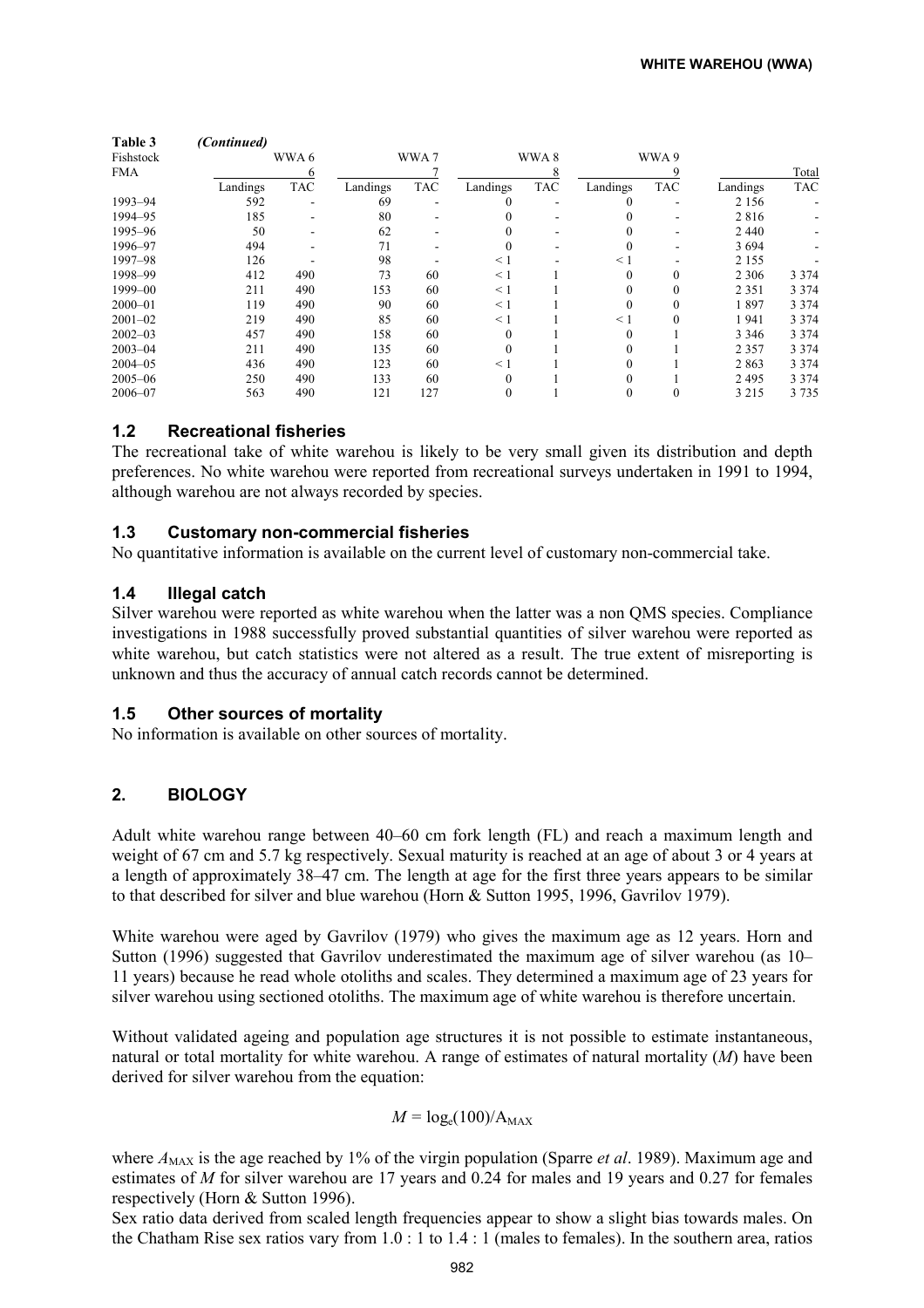vary from 0.7 : 1 to 4.2 : 1, but sample sizes at either extreme of the range are very small. There are insufficient data to enable detection of any changes in sex ratio with season.

Feeding records from the MFish research database show salps as the predominant prey item observed in white warehou stomachs. Occasional records of fish and euphausiids have also been made. Gavrilov and Markina (1979) noted salps (*Iasis*) and the tunicate *Pyrosoma* as major food items.

# 3. STOCKS AND AREAS

The existence of three possible spawning areas for white warehou, (Mernoo Bank, Puysegur Bank and the west coast of the South Island) at the same time of year, suggests the possibility of three separate stocks. Bagley & Hurst (1997) proposed the following Fishstock areas: WWA 1 (QMA's 1, 2, 3 and 4), WWA 5 (QMA's 5 and 6) and WWA 7 (QMA's 7, 8 and 9) for white warehou. TACs were set for each QMA (1–9) in 1998 and are managed separately.

# 4. STOCK ASSESSMENT

No assessments are available for any stocks for white warehou, therefore estimates of biomass and yield are not available.

# 4.1 Estimates of fishery parameters and abundance

No estimates of fishing parameters are available for white warehou.

Several time series of relative abundance estimates are available from trawl surveys, but these estimates are not reliable indicators of relative abundance because of large fluctuations between years and moderate to high CV's. The use of different vessels, gear and times of the year prior to 1991 also makes it difficult to compare biomass estimates. The larger biomass estimates are generally associated with moderate to high CV's (i.e., over 40%), having resulted from one or two large catches. Smaller biomass estimates have lower CV's, but this could be because the survey missed the main white warehou schools.

# 4.2 Biomass estimates

No biomass estimates are available for white warehou.

# 4.3 Estimation of Maximum constant yield (MCY)

MCY cannot be determined. Problems with mis–reporting of white warehou as silver warehou and the lack of consistent catch histories make MCY estimates based on catch data alone unreliable. Also the amount of effort on white warehou relates very closely to effort on other target species such as hoki and silver warehou. Changing fishing patterns such as more targeting of hoki outside the spawning season has occurred in the last 4 to 5 years. Large fluctuations in the availability of white warehou to the trawl, as indicated by trawl surveys, are also likely to apply to commercial fishing operations. Estimates of M need to be determined.

# 4.4 Estimation of Current Annual Yield (CAY)

CAY cannot be estimated because of the lack of current biomass estimates.

# 4.5 Other yield estimates and stock assessment results

There are no other yield estimates or stock assessment results available for white warehou.

# 4.6 Other factors

As only 8% of the reported catch is from target fishing, most quota allocated under the QMS system covers bycatch of other middle depth fishing activities.